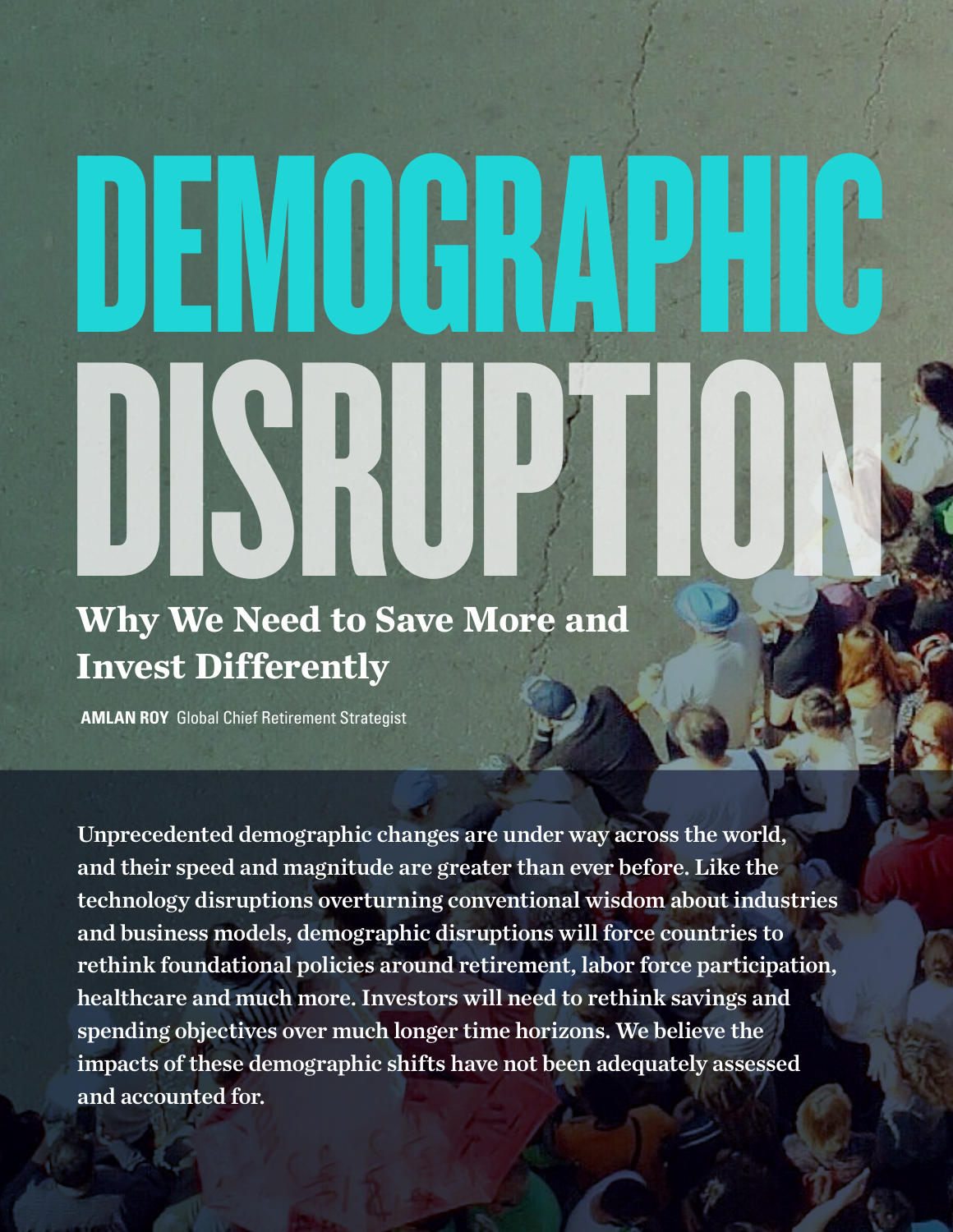# **Demographics Is About More Than Aging**

Demographics are often thought to refer only to increases in life expectancy and the numbers of young versus old. In fact, demographics pertain to a much broader set of "people characteristics," that is, those of every consumer and worker. At a macro level, both consumer and worker behavior affects GDP: the former consumes much of what the latter produces. At a micro level, consumers and workers influence the income statements and balance sheets of individuals, households, companies and countries.

While age is a factor in how people behave, it is not the only one. People behave differently as workers and consumers depending on their gender, income, education, wealth, family background and environment. Technological advances and globalization trends also exert a big influence. This heterogeneity of behaviors has complex effects on economic growth, inflation, debt, asset prices, geopolitics, migration and sustainability,1 all of which need to be understood in order to formulate the correct policy responses from governments and help investors construct their portfolios.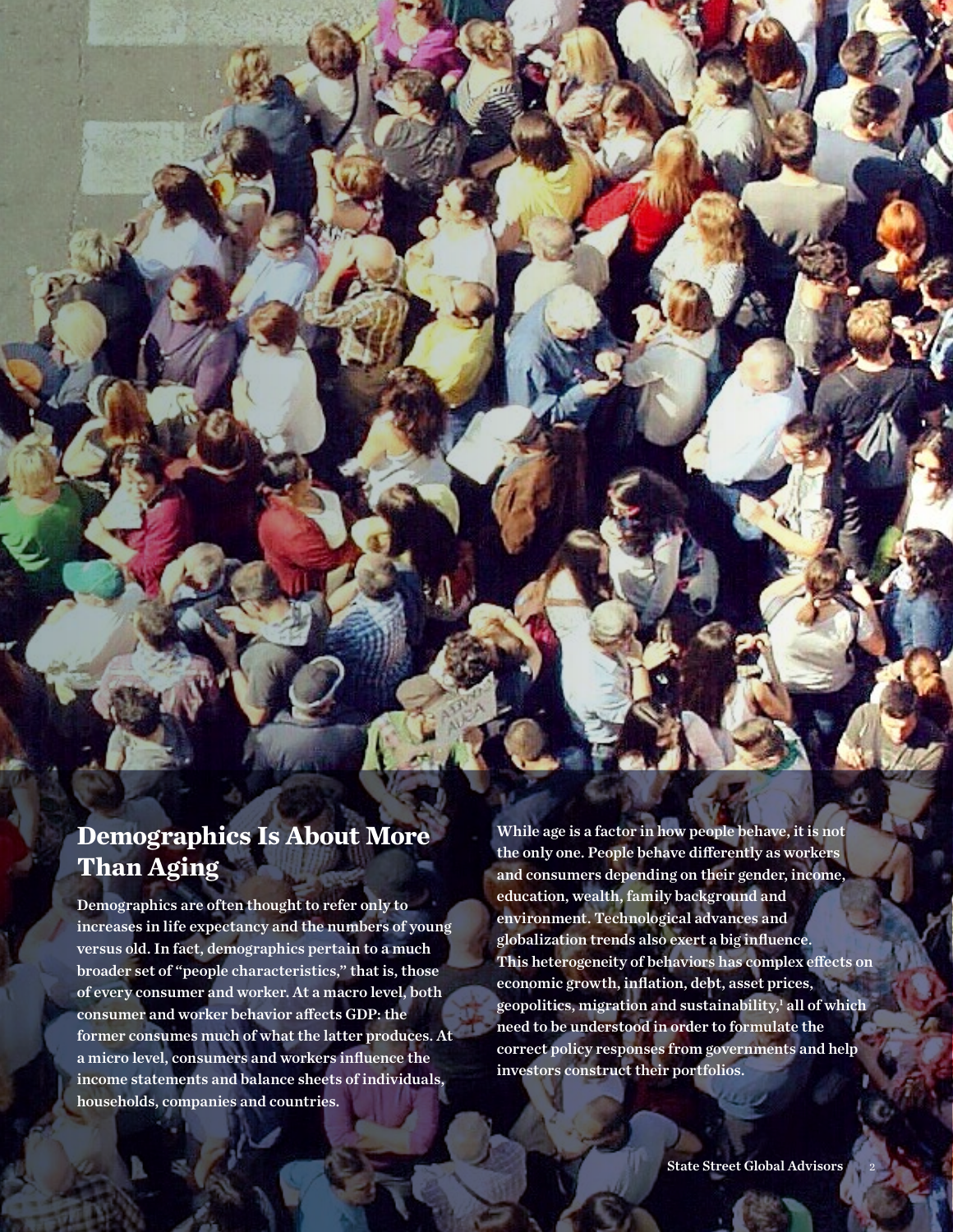# **Five Big Demographic Disruptions**

There are many ways in which demographics are disrupting normal economic and financial conditions. Of these, I believe the following five have the greatest impact.

### **1 Demographic Time-Bomb**

First is the so-called demographic time-bomb, which describes the combination of big increases in life expectancy with dramatic drops in fertility rates, to an extent that is unprecedented in human history. Below is a chart showing how global life expectancy and fertility rates have changed since 1700 (see Figure 1).

The greatest increase in life expectancy occurred in the 20th century, with the average life span more than doubling from 30 years to 65 years due to advances in medicine and healthcare. Meanwhile, global fertility rates have decreased from five children per woman in 1950–55 to 2.5 children per woman in 2010–15. This has been driven primarily by changes in developed markets, for example, greater female participation in the workforce,

better access to contraception and lower infant mortality rates. Such a change is also historically unprecedented.

However, the impact on economic growth of these changes has been significant. Economic growth relies on growth in population, productivity and hours worked. As population growth falls and the available labor force shrinks, GDP growth weakens — something we are already witnessing in some advanced economies, even as they recover from the 2008 financial crisis. Lower growth, inflation and interest rates coupled with rapid urbanization across the world are exacerbating inequality and creating environmental problems. Just under half of us currently live in cities. By 2030, that proportion will be closer to three-quarters.



### Figure 1 **Life Expectancy and Fertility Rates since 1700**

Source: R Lee (2003), "The Demographic Transition: Three Centuries of Population Change."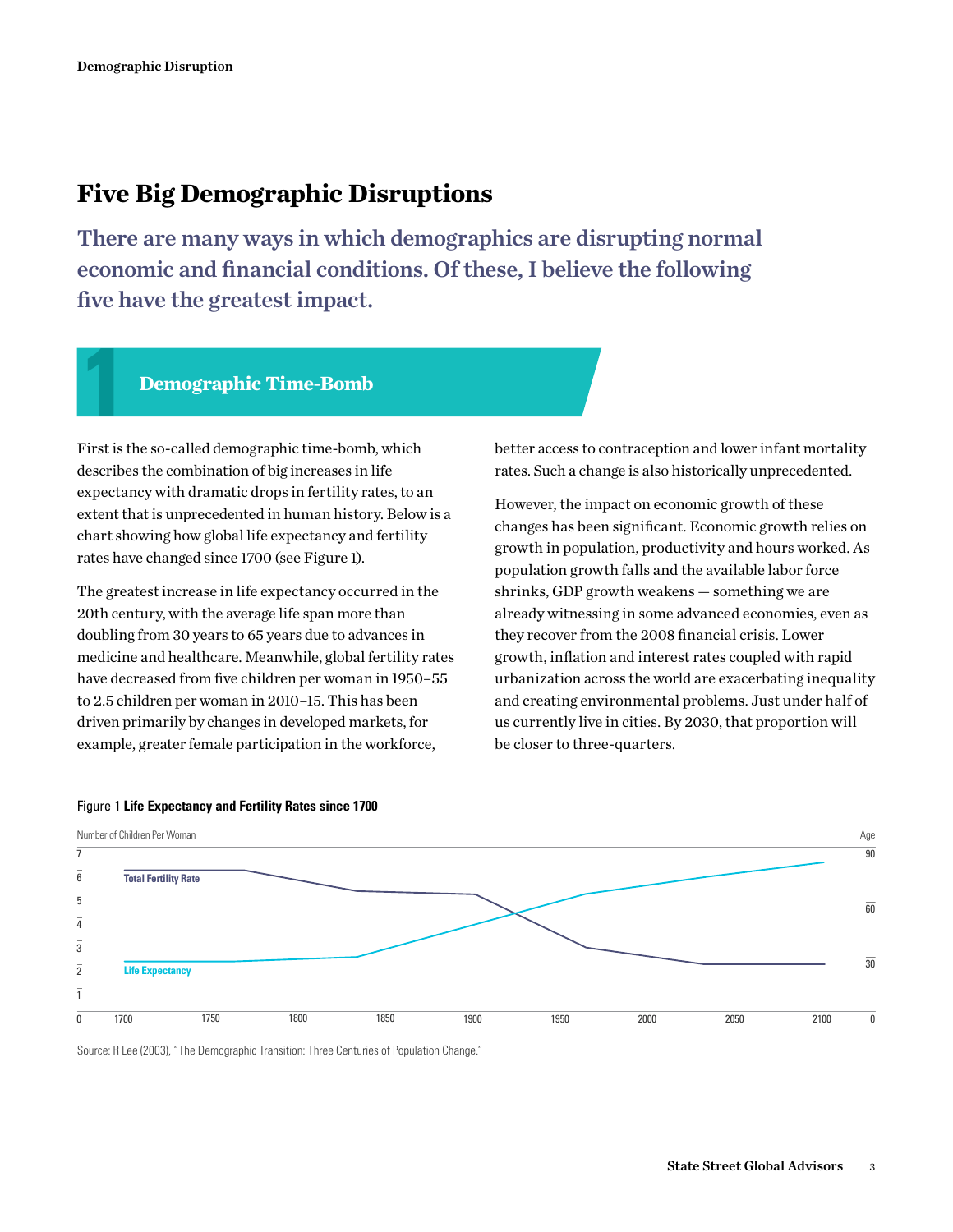# **2 Unsustainable Pressure on National Budgets**

The second disruptive change has been the growing pressure on the budgets and national debt of advanced countries from past promises made on pensions, healthcare and long-term care. As people live longer and require more care, but still retire in their 60s, governments are switching money away from public services to fund pensions and health, as we can see in the example for the European Union in Figure 2.

In most countries, age-related expenditures currently account for 20%+ of GDP and are projected to increase further.2 This is unsustainable now and will become even more so in the future without radical reform. Company pension plans are facing shortfalls for similar reasons and matching or reducing liabilities has become the focus for many schemes.



# **3 Demographic Dividend in Emerging Markets**

The third important disruptor is the "demographic dividend" of emerging markets,<sup>34</sup> which is crucial to EM growth. Many assume that this applies to the higher number of young people in emerging markets as opposed to developed markets, which coupled with better population growth, should result in a bigger workforce. While these developments are occurring, they are not enough for emerging markets to grow. To achieve this, countries need to invest in the education and skills of their young people, ensure greater female participation and create more jobs.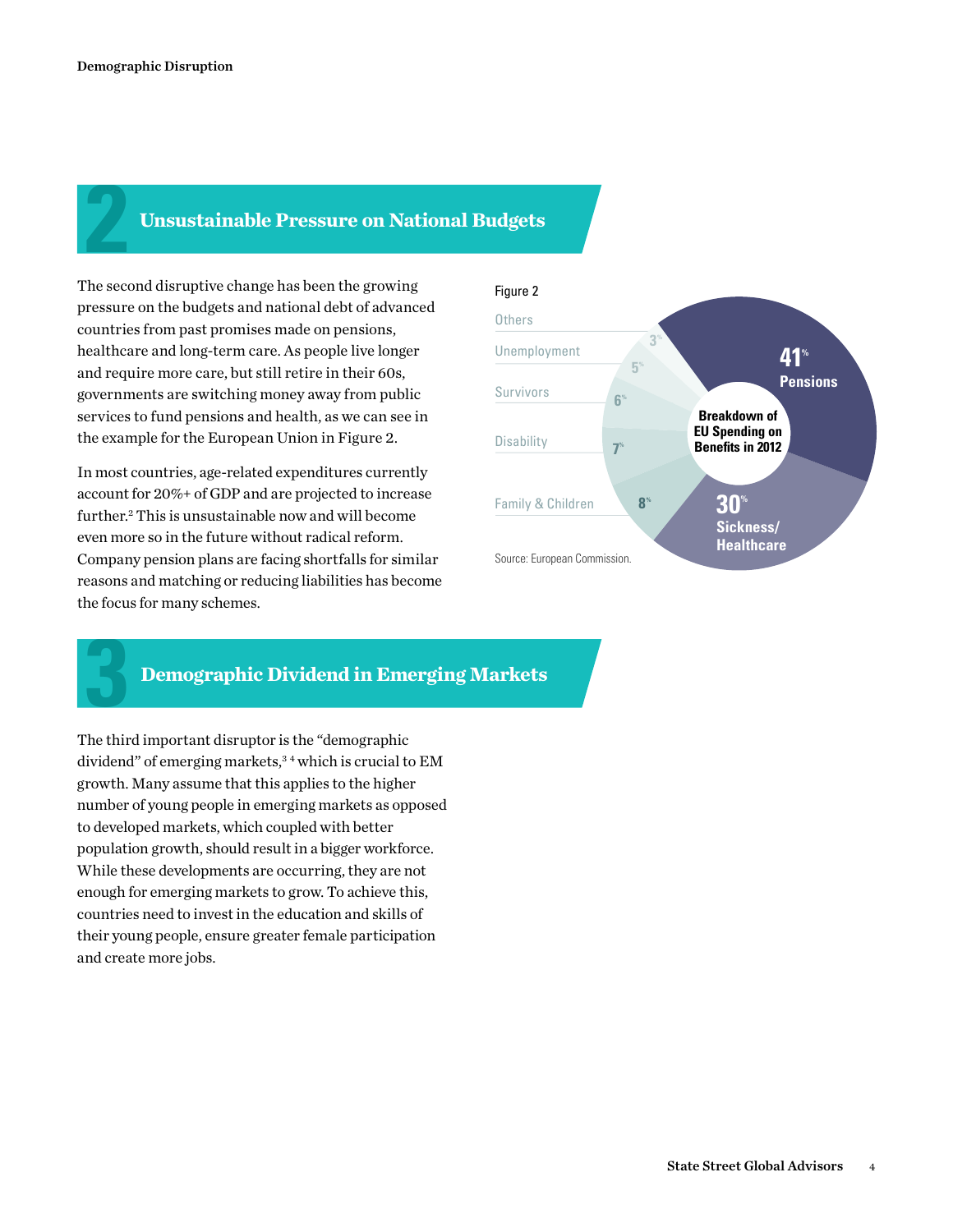## **4 Mass Migration in a Globalized World**

Large flows of people within and between countries for economic or security reasons are proving to be a challenge for even the most liberal countries.<sup>5</sup> From 1990 to 2013, global migration increased by 50% from 154 million to 232 million and has continued to rise in the wake of conflict in the Middle East and the prospects of a better life in the West. Figure 3 shows how migration in 2013 broke down across countries and reasons for migration.

Work, or economic migration, was the main reason for migrant inflows into Japan, while it was family in France, Italy and the US and free movement in Germany and the UK. Such mass movements of people are creating tensions between migrants and natives, furthering geopolitical unrest and triggering surprise electoral outcomes such as Brexit and the election of President Trump.



### Figure 3 **Migrant Inflows, 2013**

Source: OECD, ILO, CS.

Numbers within circles represent the biggest reason for inflows into a given country.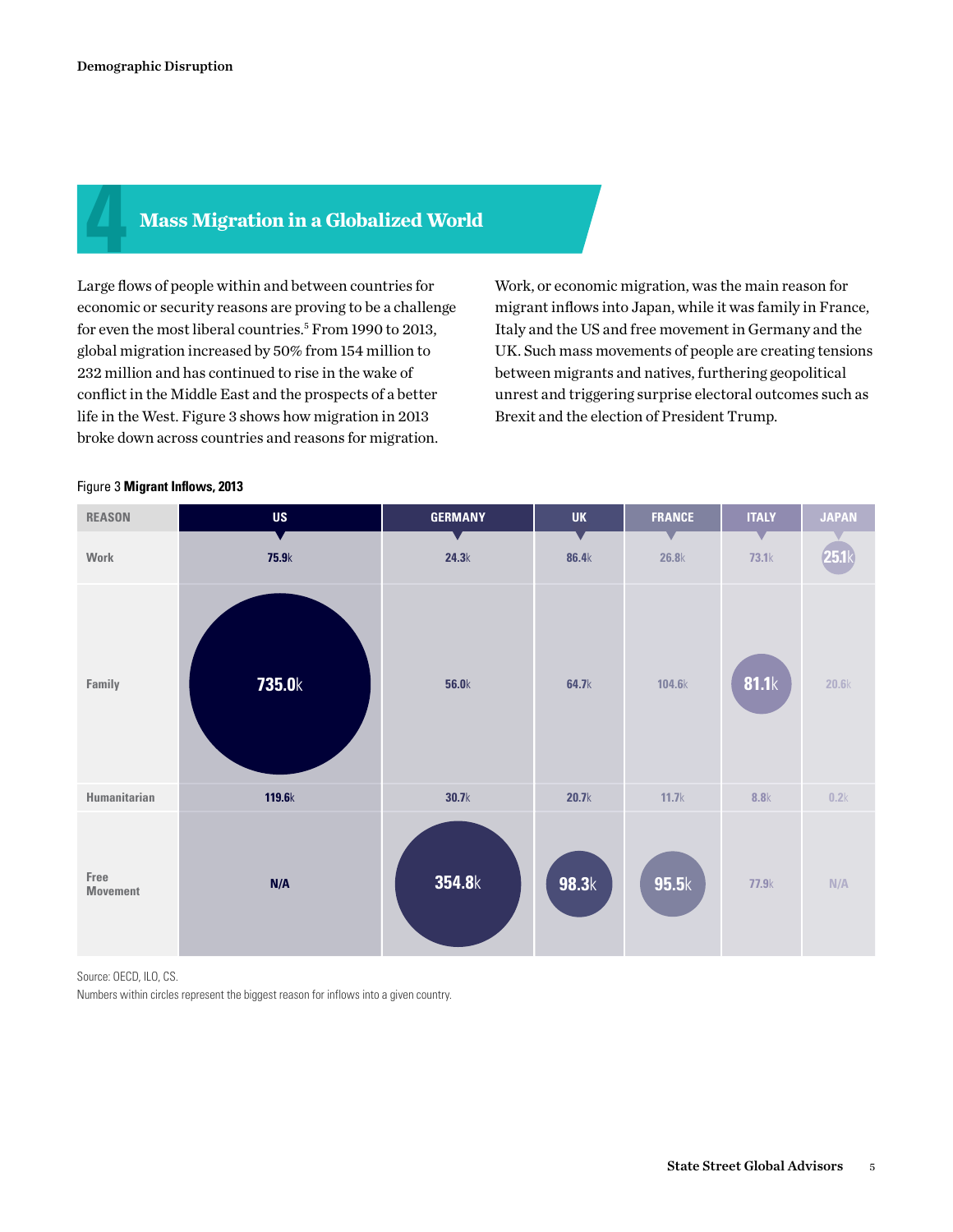# **5 Behavioral Differences Between Generations**

The final disruptor is unexpected differences in behavior across the generations.<sup>6</sup> Many had assumed that so-called millennials (born in 1983–2000) would behave in the same way as the post-war baby boomers. In fact, millennials are getting married and having children later, not seeking a single occupation for lifetime employment and having a different economic impact.

Today's young adults, for example, consume relatively less than their corresponding cohorts born a generation or two earlier. They start accumulating assets later due to longer years in education. High youth unemployment and high student debt levels have created additional pressures, causing them to embrace the "sharing economy." Job uncertainty is also leading to increased precautionary saving among workers and can affect overall economic confidence. Simultaneously, differences in savings and investment patterns across generations are affecting capital flows and current accounts.7

The effects of all these disruptions are deep, long-lasting and accelerating. From an economic standpoint, the greatest consequences will be for growth, inflation, debt and asset prices. Demographics are also weighing on mechanisms such as monetary policy levers and, in some cases, rendering them ineffective amid low interest rates and inflation. (This topic has been widely discussed at central bank conferences over the last decade.<sup>8</sup>)

From a social perspective, the most profound impact is on geopolitics, climate change and dealing with the human costs of migration.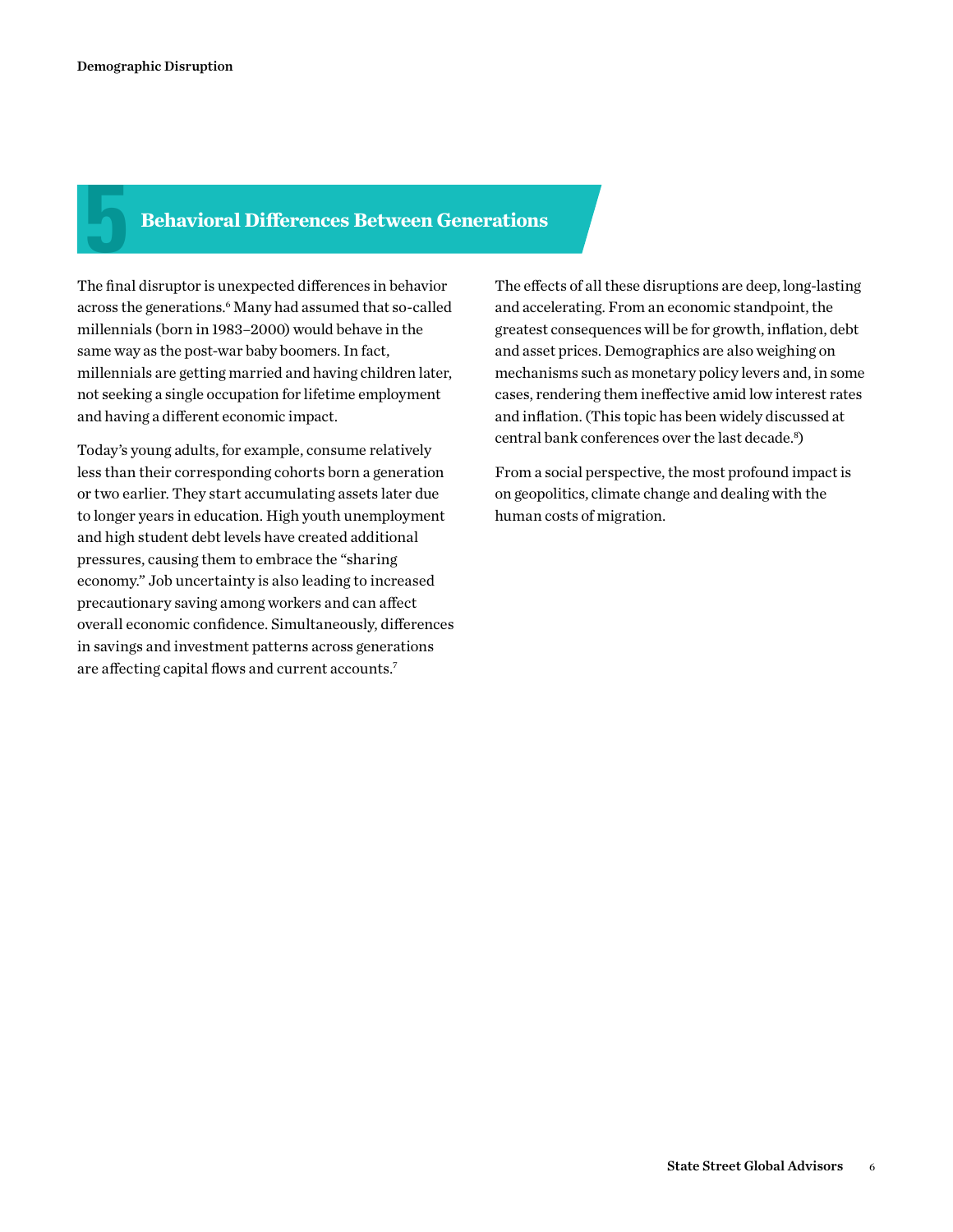# **How Should Policymakers and Investors Respond?**

# **Governments**

Governments will need to take multiple actions<sup>9</sup> to deal with these complex issues, the most pressing of which is to increase economic growth. Lower long-term growth will mean lower GDP per capita — a measure of prosperity that is, future generations will be less well off than their parents and burdened by large amounts of public debt. To achieve higher growth, governments need to encourage more people of working age into the labor force, improve their productivity or increase the hours that they work. This has implications for labor market reform, gender equality,10 immigration, productivity and technology, as well as skills and education.

Figure 4 shows the different rates of labor force participation across advanced countries in the G6. Older countries such as Japan, Germany, Italy and France could all increase growth by encouraging more women to enter and remain in the workplace. Several countries have

already switched from incentivizing all workers to retire early to persuading them to work for longer.

One way to encourage people to stay in work is to abolish mandatory retirement ages and allow flexible retirement for workers into their 60s and 70s. Another is to promote lifelong training and education, so that people can switch careers or upskill later in life. There may also be a role for selective migration with benefits to both host and donor countries and the movement of jobs rather than people via outsourcing and offshoring.

Governments also have to wrestle with inequality and youth unemployment even as technology and automation threaten further disruption. The best outcome may be to marry the experience of older employers with the energy and drive of younger ones, making both more productive.





Source: World Bank, International Labour Organization (ILO).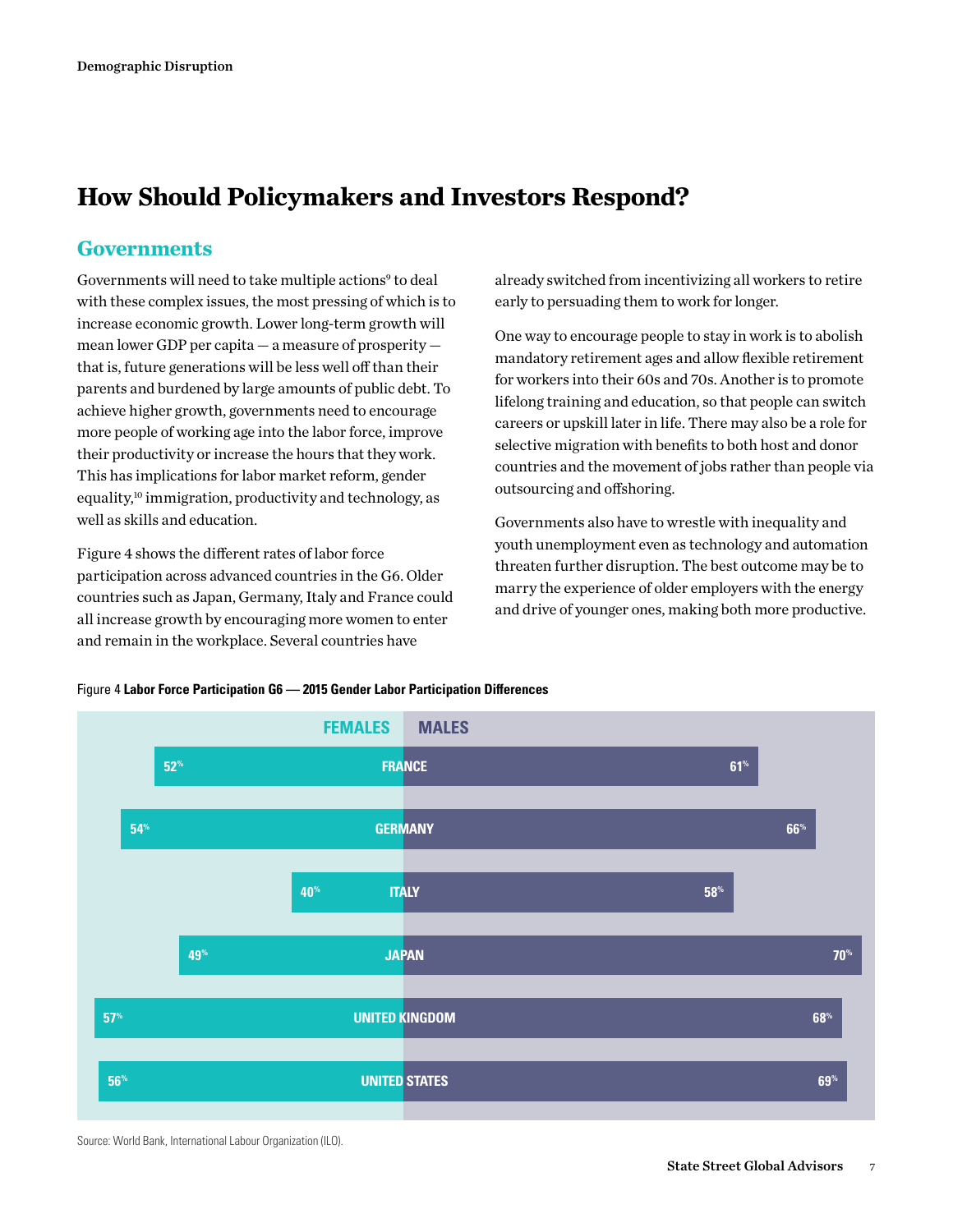# **Investors**

Consumers and workers influence economic fundamentals, which in turn drive growth and investment returns, and affect how capital markets behave. So the most important action investors can take is to integrate an understanding of demographic effects into their decision-making.

Pension funds and insurers, in particular, need to evaluate how demographics will affect not only liabilities, but also assets. They also need to encourage pension holders to save more and seek independent advice when considering how to invest for a longer retirement.

To cope with the complexity of the new environment, investors need to adopt multi-period financial models $\mathbf{u}$ that can handle a broader range of asset classes, timevarying risk premia, correlations and volatility. Finally, they need flexible, lower-cost, multi-asset solutions that factor in future scenarios for growth, inflation and asset prices and can adapt to different market conditions.

Without this appreciation of how demographic forces are disrupting our world and how we should respond, investment opportunities may be missed and longerterm risks may become acute.  $\blacksquare$ 

- <sup>1</sup> A. Roy and S. Aggarwal, "A Demographic Perspective of Economic Growth," CS Demographics Research, 2009; A. Roy, "Why Demographics Matter? And How?" CS Demographics Research, 2006; A. Roy, "A Demographic Perspective of Fiscal Sustainability: Not Just the Immediate Term Matters," CS Demographics Research, 2010.
- <sup>2</sup> CBO, "The 2012 Ageing Report," European Commission, Eurostat, Hagist and Kotlikoff, 2005.
- <sup>3</sup> A.Roy, A. Boussie and M. Yuan, "Latin American Demographic Focus: Structural Reforms Are Critical for Future Growth," CS Research, 2016
- <sup>4</sup> A. Roy, S. Punhani and A. Hsieh, "Africa's Demographic Promise: Opportunities & Challenges," "Assessing Asia's Demographic Promise," 2012.
- <sup>5</sup> Samuel Huntington, The Clash of Civilizations, Simon & Schuster, 1996; A. Roy, A. Boussie and M. Yuan, "A Perspective on Migration: Past to Present," CS Research, 2015.
- <sup>6</sup> A. Roy, A. Boussie and M. Yuan, "Demographic Focus: Changing Global Consumers", CS Research, 2015.
- <sup>7</sup> A. Roy, "Demographics, Capital Flows and Exchange Rates," CS Research, 2007.
- <sup>8</sup> Gagnon, Johannsen and Lopez-Salido, "Understanding the New Normal: The Role of Demographics," Federal Reserve Working Paper 2016-080; P. Imam, "Shock from Graying: Is the Demographic Shift Weakening Monetary Policy Effectiveness?" IMF Working Paper 13/191, 2013; A. Roy, "Why has recent macro-policy not been that effective? A demographic view," CS Research, 2015.
- <sup>9</sup> G. Keating, R. Hokenson and A. Roy, "The Demographic Manifesto: New Jobs, New People," CS Research, 2000.
- <sup>10</sup> See footnote above: the author has been advocating the need for reduced gender inequality across more than 50 countries
- 11A. Roy, "Demographics & Asset Prices," CS Research, 2010.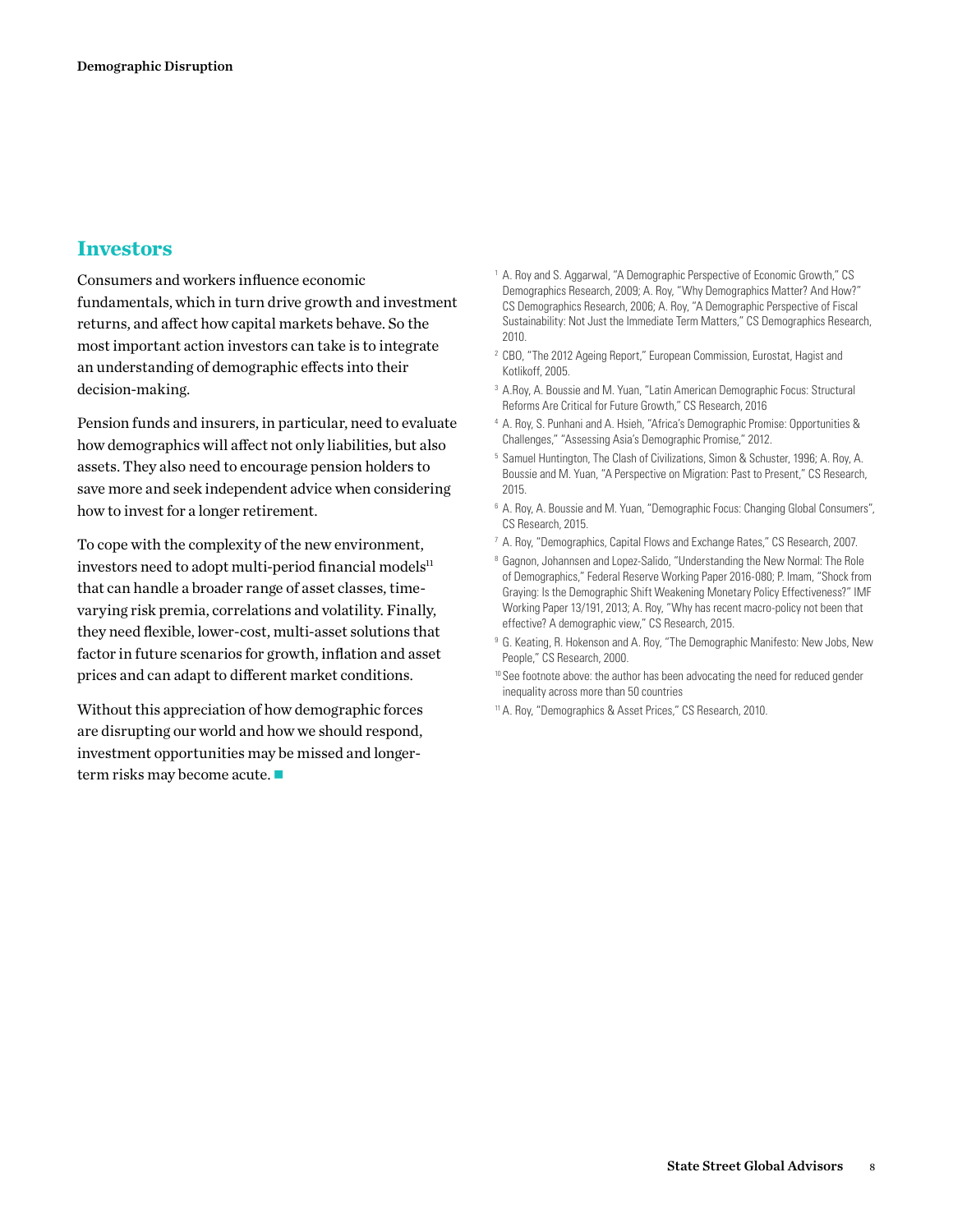### **Glossary**

**Demographic Dividend** describes the rise in a country's economic growth that is fueled by its working-age population becoming a larger share of the population than its non-working-age population.

**Group of Six (G6)** refers to the US, UK, Germany, France, Italy and Japan.

**Time-varying Risk Premia** refers to the fluctuations over time in financial compensation demanded by investors.

Investing involves risk including the risk of loss of principal.

The views in this material are the views of Amlan Roy through the period ended September 14, 2017 and are subject to change based on market and other conditions. This document contains certain statements that may be deemed forward-looking statements. Please note that any such statements are not guarantees of any future performance and actual results or developments may differ materially from those projected.

The information provided does not constitute investment advice and it should not be relied on as such. It should not be considered a solicitation to buy or an offer to sell a security. It does not take into account any investor's particular investment objectives, strategies, tax status or investment horizon. You should consult your tax and financial advisor. All material has been obtained from sources believed to be reliable. There is no representation or warranty as to the accuracy of the information and State Street shall have no liability for decisions based on such information.

**Australia:** State Street Global Advisors, Australia, Limited (ABN 42 003 914 225) is the holder of an Australian Financial Services Licence (AFSL Number 238276). Registered office: Level 17, 420 George Street, Sydney, NSW 2000, Australia. T: +612 9240 7600. F: +612 9240 7611. **Belgium:** State Street Global Advisors Belgium, Chaussée de La Hulpe 120, 1000 Brussels, Belgium. T: 32 2 663 2036. F: 32 2 672 2077. SSGA Belgium is a branch office of State Street Global Advisors Limited. State Street Global Advisors Limited is authorised and regulated by the Financial Conduct Authority in the United Kingdom. **Canada:** State

Street Global Advisors, Ltd., 770 Sherbrooke Street West, Suite 1200 Montreal, Quebec, H3A 1G1, T: +514 282 2400 and 30 Adelaide Street East Suite 500, Toronto, Ontario M5C 3G6. T: +647 775 5900. **Dubai:** State Street Bank and Trust Company (Representative Office), Boulevard Plaza 1, 17th Floor, Office 1703 Near Dubai Mall & Burj Khalifa, P.O Box 26838, Dubai, United Arab Emirates. T: +971 (0)4 4372800. F: +971 (0)4 4372818. **France:** State Street Global Advisors France. Authorised and regulated by the Autorité des Marchés Financiers. Registered with the Register of Commerce and Companies of Nanterre under the number 412 052 680. Registered office: Immeuble Défense Plaza, 23-25 rue Delarivière-Lefoullon, 92064 Paris La Défense Cedex, France. T: (+33) 1 44 45 40 00. F: (+33) 1 44 45 41 92. **Germany:** State Street Global Advisors GmbH, Brienner Strasse 59, D-80333 Munich. T: +49 (0)89 55878 400. F: +49 (0)89 55878 440. **Hong Kong:** State Street Global Advisors Asia Limited, 68/F, Two International Finance Centre, 8 Finance Street, Central, Hong Kong. T: +852 2103 0288. F: +852 2103 0200. **Japan:** State Street Global Advisors (Japan) Co., Ltd., Toranomon Hills Mori Tower 25F 1-23-1 Toranomon, Minato-ku, Tokyo 105-6325 Japan. T: +81 3 4530 7380 Financial Instruments Business Operator, Kanto Local Financial Bureau (Kinsho #345) , Membership: Japan Investment Advisers Association, The Investment Trust Association, Japan, Japan Securities Dealers' Association. **Ireland:** State Street Global Advisors Ireland Limited is regulated by the Central Bank of Ireland. Incorporated and registered in Ireland at Two Park Place, Upper Hatch Street, Dublin 2. Registered Number: 145221. Member of the Irish Association of Investment Managers. T: +353 (0)1 776 3000. F: +353 (0)1 776 3300. **Italy**: State Street Global Advisors Limited, Milan Branch (Sede Secondaria di Milano) is a branch of State Street Global Advisors Limited, a company registered in the UK, authorised and regulated by the Financial Conduct Authority (FCA), with a capital of GBP 71'650'000.00, and whose registered office is at 20 Churchill Place, London E14 5HJ. State Street Global Advisors Limited, Milan Branch (Sede Secondaria di Milano), is registered in Italy with company number 06353340968 - R.E.A. 1887090 and VAT number 06353340968 and whose office is at Via dei Bossi, 4 - 20121 Milano, Italy. T: 39 02 32066 100. F: 39 02 32066 155. **Netherlands:** State Street Global Advisors Netherlands, Apollo Building, 7th floor Herikerbergweg 29 1101 CN Amsterdam, Netherlands. T: 31 20 7181701. SSGA Netherlands is a branch office of State Street Global Advisors Limited. State Street Global Advisors Limited is authorised and regulated by the Financial Conduct Authority in the United Kingdom. **Singapore:** State Street Global Advisors Singapore Limited, 168, Robinson Road, #33-01 Capital Tower, Singapore 068912 (Company Reg. No: 200002719D, regulated by the Monetary Authority of Singapore). T: +65 6826 7555. F: +65 6826 7501.**Switzerland:** State Street Global Advisors AG, Beethovenstr. 19, CH-8027 Zurich. T: +41 (0)44 245 70 00. F: +41 (0)44 245 70 16. **United Kingdom:** State Street Global Advisors Limited. Authorised and regulated by the Financial Conduct Authority. Registered in England. Registered No. 2509928. VAT No. 5776591 81. Registered office: 20 Churchill Place, Canary Wharf, London, E14 5HJ. T: 020 3395 6000. F: 020 3395 6350. **United States:** State Street Global Advisors, One Lincoln Street, Boston, MA 02111-2900. T: +1 617 786 3000.